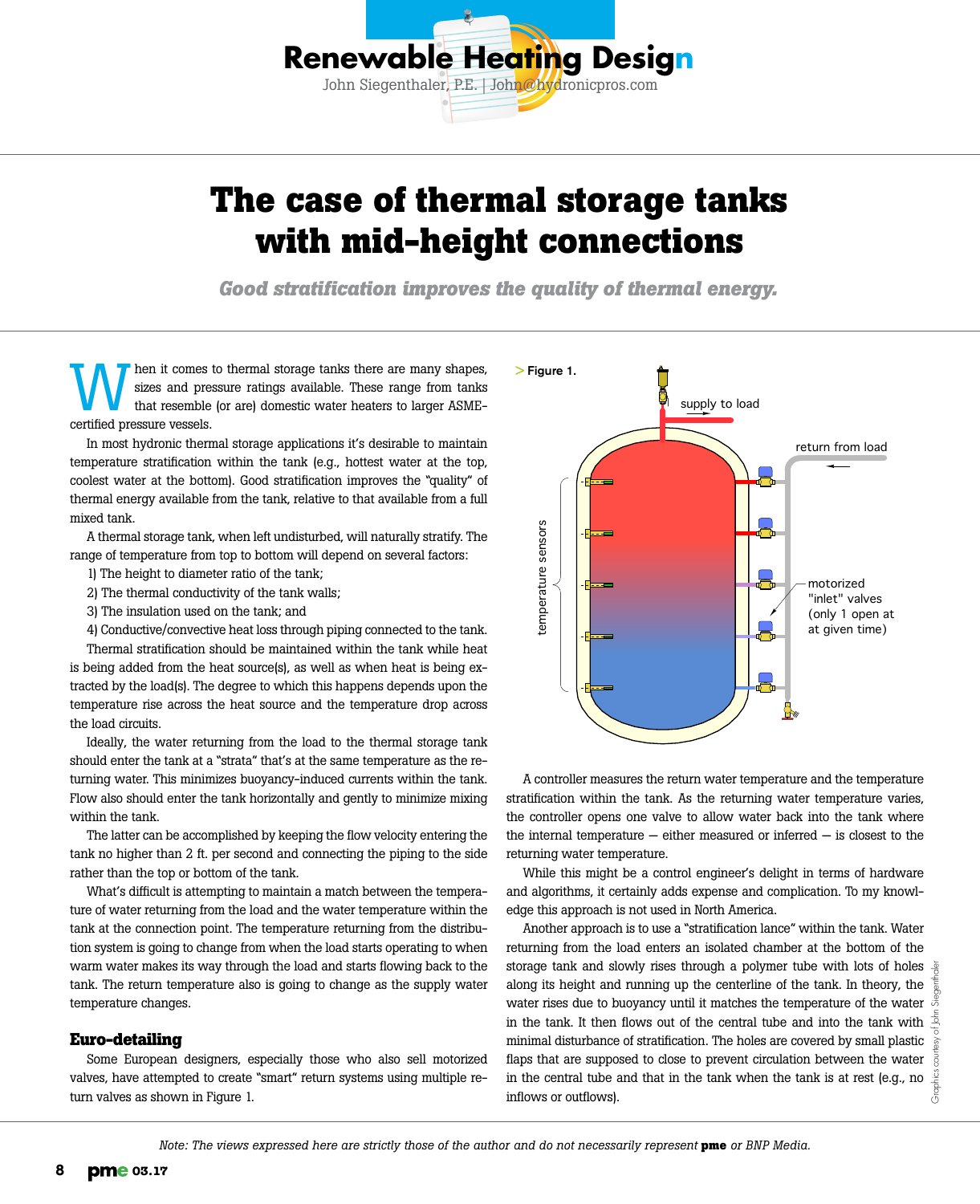> Figure 2.



While I'm confident this approach has validity, I am not as confident in a 20-plus-year life expectancy for the polymer tube or the plastic flaps covering the holes on this lance, especially if that tank is exposed to water temperatures approaching 200º F.

#### **A simpler approach**

My proposition to the challenge of maintaining reasonable stratification within the tank is twofold:

First, I believe we need thermal storage tanks with at least one generously sized *mid-height connection point,* as shown in Figure 2. This would be in addition to connections on the upper and lower sidewalls. This connection allows the designer options for where the return piping from a load can be connected to the tank.

If the mid-height connections are not needed for *piping*, they can be used for temperature sensors, thermometers or other instrumentation appurtenances. If those aren't needed, these connections can always be plugged.

I would rather specify a tank with extra connections than try to shoehorn the design around a tank with not enough connections.

My vote also goes with making these connections generously sized. This allows larger pipe sizes near the tank to slow inlet flow velocity and help maintain temperature stratification. A large opening always can be reduced down using relatively inexpensive bushings.